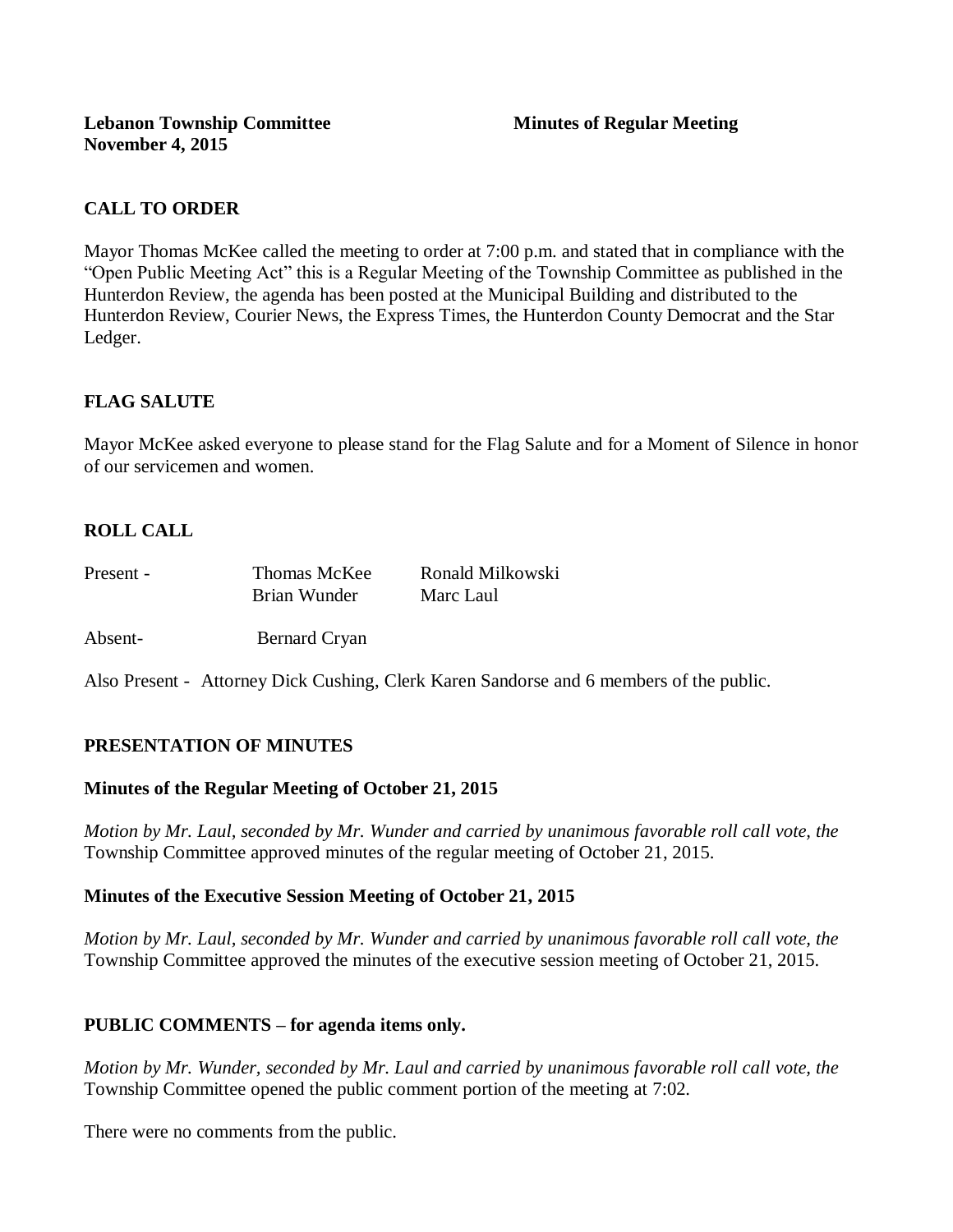LTCM 11/04/2015 Page 2 of 10

*Motion by Mr. Wunder, seconded by Mr. Laul and carried by unanimous favorable roll call vote, the* Township Committee closed the public comment portion of the meeting at 7:03.

### **ORDINANCES**

#### **Introduction**

### **Ordinance No. 2015-08 – Amending the Length of Service Award Program**

*Motion by Mr. Wunder, seconded by Mr. Laul and carried by favorable roll call vote*, *the Township* Committee approved Ordinance No. 2015-08 on first reading as entitled below. AYES: Wunder, McKee, Laul ABSTAIN: Milkowski

### **TOWNSHIP OF LEBANON HUNTERDON COUNTY, NEW JERSEY ORDINANCE NO. 2015-08 ORDINANCE AMENDING THE LENGTH OF SERVICE AWARD PROGRAM**

### **Public Hearing to be held on December 2, 2015.**

### **RESOLUTIONS**

#### **Resolution No. 75 -2015 - Redemption of Tax Sale Certificate**

*Motion by Mr. Wunder, seconded by Mr. Laul and carried by unanimous favorable roll call vote*, *the* Township Committee approved Resolution No. 75-2015 as written below.

### TOWNSHIP OF LEBANON COUNTY OF HUNTERDON STATE OF NEW JERSEY RESOLUTION NO. 75-2015 REDEMPTION OF TAX SALE CERTIFICATE

WHEREAS the Tax Collector did sell a Tax Sale Certificate #201304 on October 11<sup>th</sup> 2013 to Ridgeback Ventures LLC and,

WHEREAS the amount of \$664.01 has been collected from Stanley Zajac, owner of this property known as Block 18, Lot 26, Lebanon Township for the redemption of Tax Sale Certificate # 201304.

THEREFORE BE IT RESOLVED that the Treasurer be authorized to prepare and the Mayor, Treasurer and Clerk be authorized to sign a check in the amount of \$664.01 and that this check be mailed to the lien holder:

> Ridgeback Ventures LLC PO Box 503 Mt Freedom, NJ 07970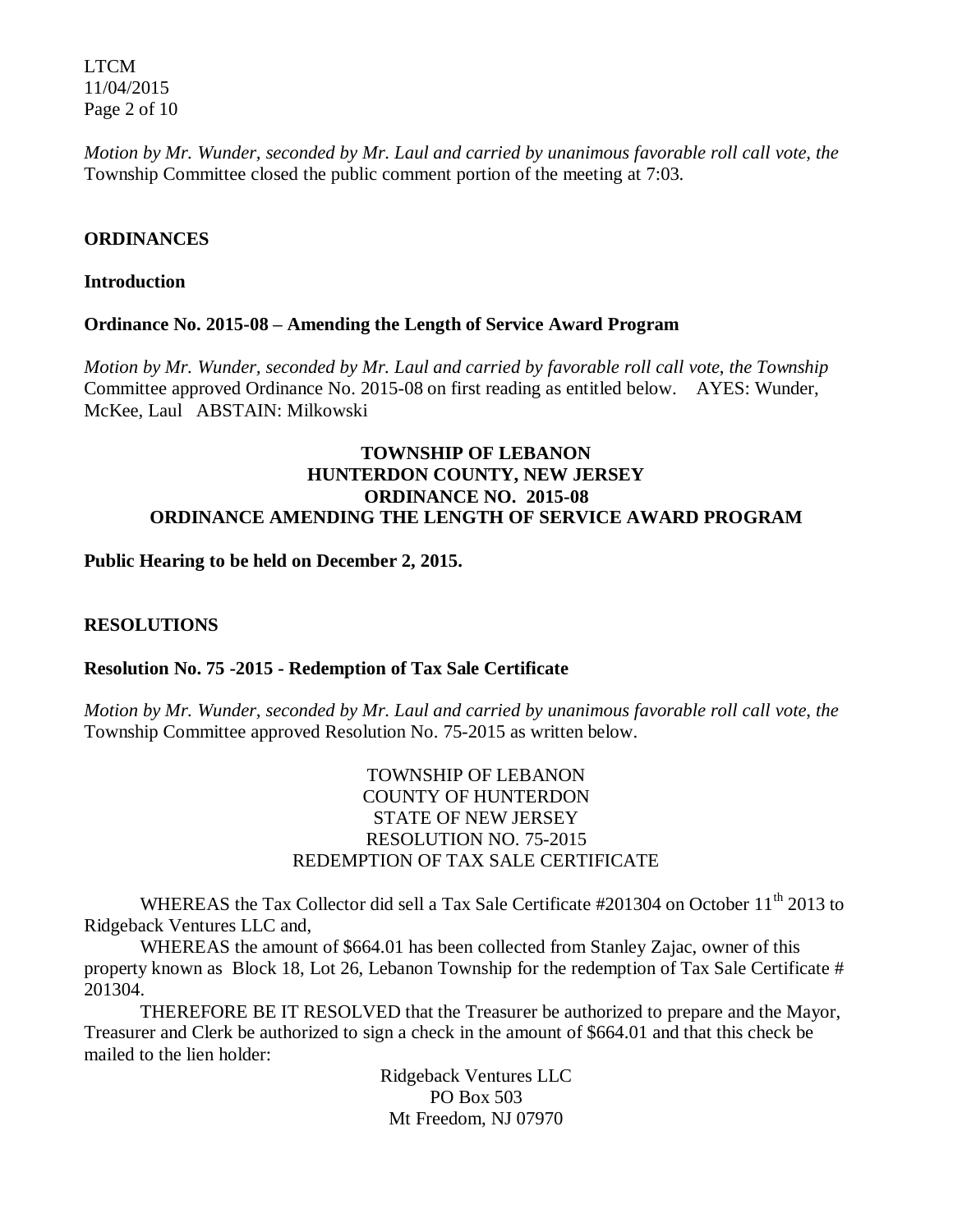LTCM 11/04/2015 Page 3 of 10

#### **Resolution No. 76 -2015 - Redemption of Tax Sale Certificate – 10 Days**

*Motion by Mr. Laul, seconded by Mr. Milkowski and carried by favorable roll call vote*, *the Township* Committee approved Resolution No. 76-2015 as written below. AYES: McKee, Milkowski, Laul ABSTAIN: Wunder

### TOWNSHIP OF LEBANON COUNTY OF HUNTERDON STATE OF NEW JERSEY RESOLUTION NO. 76-2015 REDEMPTION OF TAX SALE CERTIFICATE WITHIN TEN DAYS

WHEREAS the Tax Collector did sell a Tax Sale Certificate #201503 on October 23<sup>rd</sup> 2015 to MTAG Cust for Empire VII NJ Portfolio and,

WHEREAS the owner of this property Azem Tony Kucevic, Block 38, Lot 22, 419 Route 513, Lebanon Township has redeemed this lien within ten days of sale and before this certificate had been issued.

THEREFORE BE IT RESOLVED that the Treasurer be authorized to prepare and the Mayor, Treasurer and Clerk be authorized to sign a check in the amount of \$5,746.06 for the return of the lien purchase and,

THEREFORE BE IT FURTHER RESOLVED that the premium paid of \$33,000 also be returned to the lien purchaser, and that these checks be mailed to:

> MTAG Cust for Empire VII NJ Portfolio PO Box 2096 Hicksville, NY 11802

#### **Resolution No. 77 -2015 - Chapter 159**

*Motion by Mr. Wunder, seconded by Mr. Laul and carried by unanimous favorable roll call vote*, *the* Township Committee approved Resolution No. 77-2015 as written below.

> TOWNSHIP OF LEBANON COUNTY OF HUNTERDON STATE OF NEW JERSEY RESOLUTION NO. 77-2015 CHAPTER 159

WHEREAS, N.J.S. 40A4-87 provides that the Director of the Division of Local Government Services may approve the insertion of any special item of revenue in the budget of any county or municipality when such item shall have been made available by law and the amount thereof was not determined at the time of the adoption of the budget, and

WHEREAS, said Director may also approve the insertion of an item of appropriation for an equal amount, and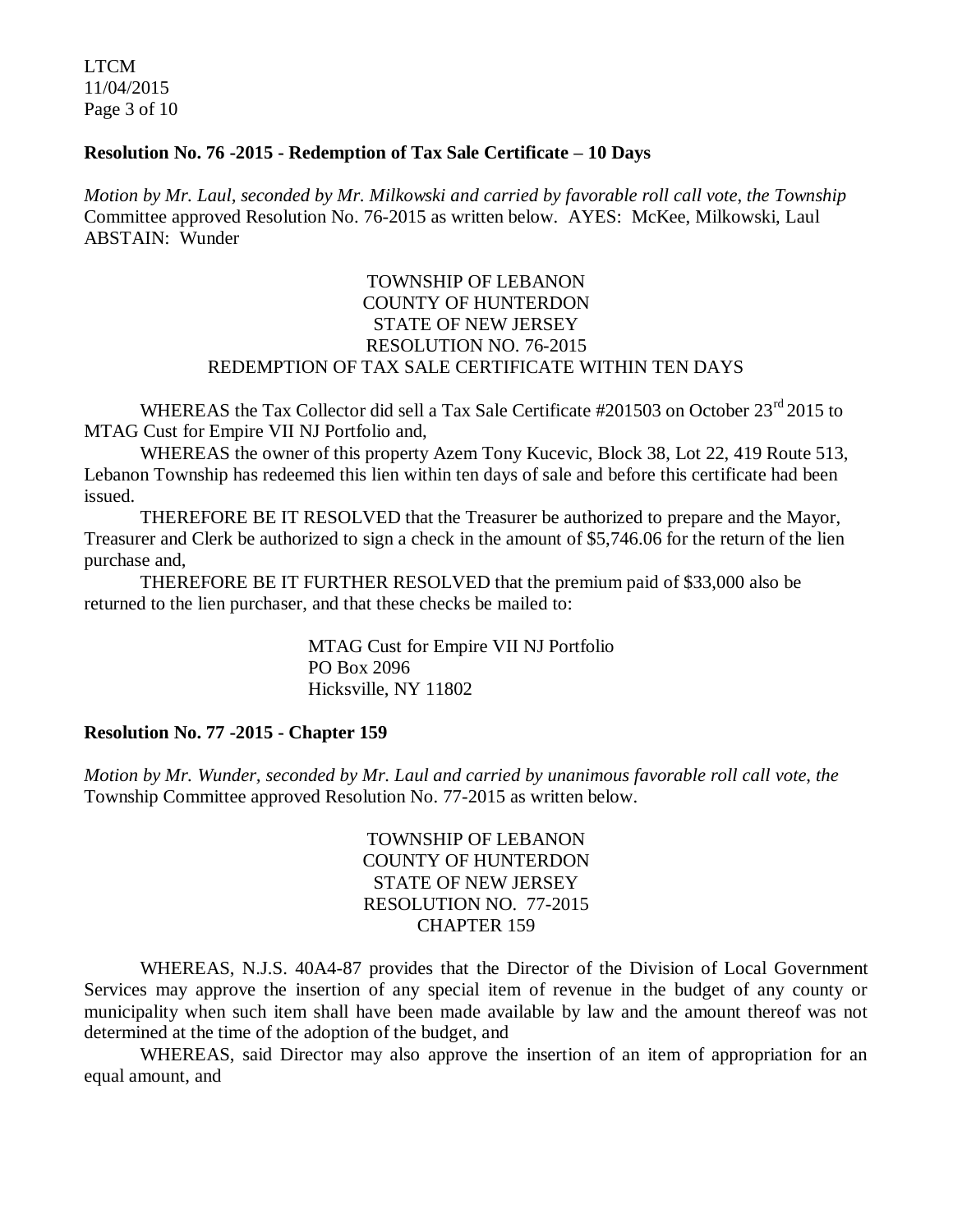LTCM 11/04/2015 Page 4 of 10

### SECTION 1,

NOW, THEREFORE BE IT RESOLVED that the Township of Lebanon, Hunterdon County, hereby requests the Director of the Division of Local Government Services to approve the increase of \$ 1,257.75 for an item of revenue in the budget of the year 2015 as follows:

Miscellaneous Revenues – Revenue Offset with Appropriations – Body Armor Grant Total with increase to be \$ 1,257.75 SECTION 2,

BE IT FURTHER RESOLVED that a like sum of \$ 1,257.75 be and the same is hereby appropriated under the caption of:

General Appropriations - Public & Private Programs Offset by Revenues – Body Armor Grant State/Federal Share \$1,257.75 Non State Share \$ Total with increase to be \$ 1,257.75

FURTHER RESOLVED that two certified copies of this resolution with a copy of the appropriate documentation be forwarded to the Division of Local Government Services.

#### **Resolution No. 78-2015 - Support in Designating the "173" Airborne Brigade Highway**

*Motion by Mr. Wunder, seconded by Mr. Laul and carried by unanimous favorable roll call vote*, *the* Township Committee approved Resolution No. 78-2015 as written below.

## **TOWNSHIP OF LEBANON COUNTY OF HUNTERDON STATE OF NEW JERSEY RESOLUTION NO. 78-2015 RESOLUTION IN SUPPORT OF NJ SENATE NO. 650 AND NJ ASSEMBLY NO. 2408, DESIGNATING STATE ROUTE 173 BETWEEN CLINTON AND PHILLIPSBURG AS "173rd AIRBORNE BRIGADE HIGHWAY"**

WHEREAS, The 173<sup>rd</sup> Brigade was first constituted in 1915 as the 173<sup>rd</sup> Infantry Brigade and deployed to France during World War I; and

WHEREAS, The 173<sup>rd</sup> Infantry Brigade was then designated as the  $87<sup>th</sup>$  Reconnaissance Troop in 1942 and entered combat in 1944 during World War II in the central Europe, Rhineland and Ardennes-Alsace operations; and

WHEREAS, In the early 1960s, as part of the Reorganization Objective Army Division plan, the 173<sup>rd</sup> Brigade was reconstituted as a separate brigade and a special airborne task force, the  $173<sup>rd</sup>$  Airborne Brigade; and

WHEREAS, In 1963, the 173<sup>rd</sup> Airborne Brigade was activated in Okinawa and it was for the thousands of parachute jumps the brigade made that they were given the moniker "Sky Soldiers"; and

WHEREAS, The 173<sup>rd</sup> Airborne Brigade was the first Army unit sent into the republic of South Vietnam in May 1965; and

WHEREAS, During their nearly six years of continuous service during the Vietnam War, the Sky Soldiers were the first to go into War Zone D, fought bravely in the battles of the Iron Triangle, conducted the only major combat parachute jump in the Tay Ninh Area, and blocked the North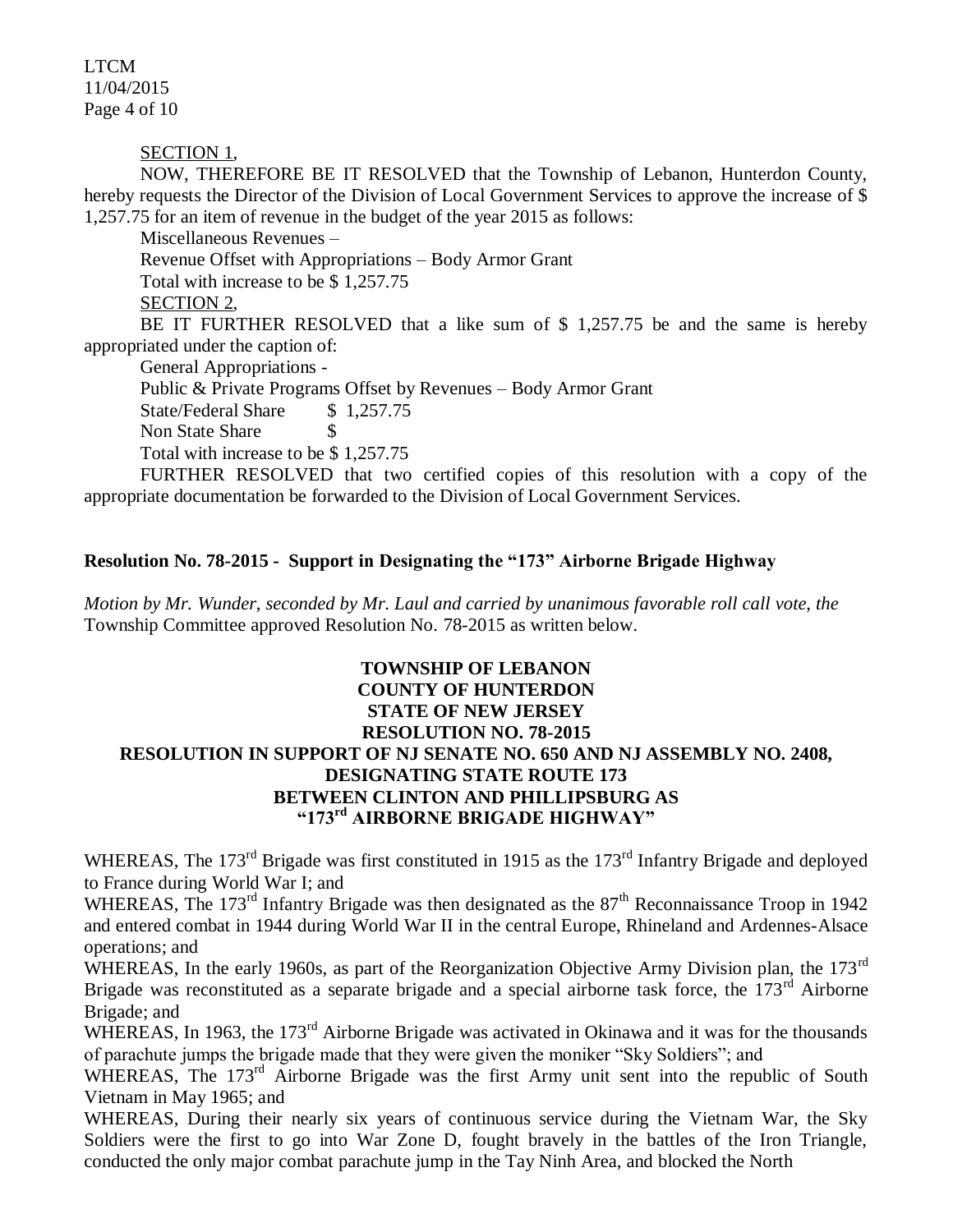LTCM 11/04/2015 Page 5 of 10

Vietnamese Army's incursions during the bloodiest fighting of the war at Dak To, culminating in the capture of Hill 875 in the fall of 1967; and

WHEREAS, For the brave service of its members during the Vietnam War, as a whole, the brigade earned four unit citations, 13 Medals of Honor and over 130 distinguished service crosses; and

WHEREAS, In 2003, nearly 1,000 members of the 173<sup>rd</sup> Airborne Brigade participated in the initial invasion of Iraq during Operation Iraqi Freedom, and between 2005 and 2010 the 173<sup>rd</sup> Airborne Brigade served three tours in Afghanistan in support of Operation Enduring Freedom; and

WHEREAS, Today's Sky Soldiers are based in Vicenza, Italy where they continue the tradition of heroic service and proudly represent the 173<sup>rd</sup> Airborne Brigade's fighting spirit, ready to deploy at a moment's notice to protect the United States and her allies; and

WHEREAS, To honor the 173<sup>rd</sup> Airborne Brigade's many years of heroism and sacrifice in defense of our country's freedom, it is fitting and proper for the Legislature of this State to designate State Highway Route No. 173 between Clinton in Hunterdon County and Phillipsburg in Warren County as the "173<sup>rd</sup> Airborne Brigade Highway"; now, therefore,

NOW, THEREFORE, BE IT RESOLVED that the Township of Lebanon, County of Hunterdon, State of New Jersey does hereby recognize the continued brave and heroic services and sacrifices of the 173rd Airborne Brigade; and

BE IT FURTHER RESOLVED that the Township of Lebanon Committee does hereby support NJ Senate No. 650 and NJ Assembly No. 2408, and urges passage of this bill.

### **Resolution No. 79-2015 - Redemption of Tax Sale Certificate**

*Motion by Mr. Laul, seconded by Mr. Milkowski and carried by unanimous favorable roll call vote*, *the* Township Committee approved Resolution No. 79 -2015 as written below.

### **TOWNSHIP OF LEBANON COUNTY OF HUNTERDON STATE OF NEW JERSEY RESOLUTION NO. 79-2015 REDEMPTION OF TAX SALE CERTIFICATE**

WHEREAS the Tax Collector did sell a Tax Sale Certificate #201405 on October 10<sup>th</sup> 2014 to US Bank Cust/Empire VI and,

WHEREAS the amount of \$32,270.20 has been collected from Texas Capital Bank, for the owners of this property, Anthony & Jennifer Donofrio known as Block 38, Lot 18.04, Lebanon Township for the redemption of Tax Sale Certificate # 201405.

THEREFORE BE IT RESOLVED that the Treasurer be authorized to prepare and the Mayor, Treasurer and Clerk be authorized to sign a check in the amount of \$32,270.20 for the redemption of this lien, and

THEREFORE BE IT FURTHER RESOLVED that a check in the amount of \$26,000.00 representing the amount of the premium paid also be sent to the lienholder:

> US Bank Cust/Empire VI TLSG 2 Liberty Place 50 S.  $16^{th}$  Street, Suite 1950 Philadelphia, PA 19102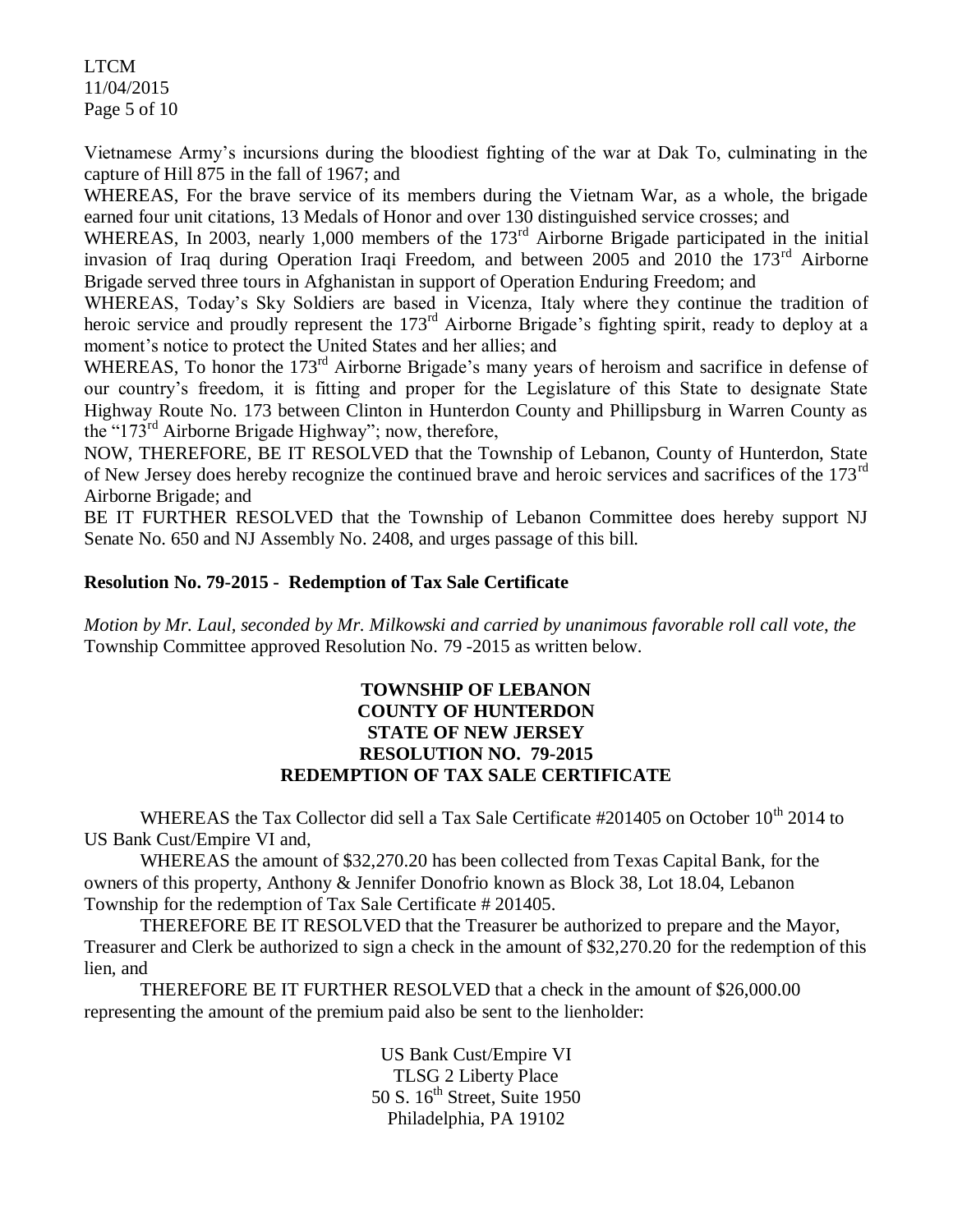LTCM 11/04/2015 Page 6 of 10

### **Resolution No. 80-2015- Authorizing the Release of a Performance Bond – Muller Toyota**

*Motion by Mr. Milkowski, seconded by Mr. Laul and carried by unanimous favorable roll call vote*, *the* Township Committee approved Resolution No. 80-2015 as written below.

### **TOWNSHIP OF LEBANON HUNTERDON COUNTY, NEW JERSEY RESOLUTION NO. 80-2015 RESOLUTION AUTHORIZING RELEASE OF PERFORMANCE BOND OF MULLER TOYOTA SERVICE CENTER (BLOCK 3, LOT 5.01)**

WHEREAS, the Muller Toyota received preliminary and final site plan approval from the Township to construct certain improvements on property designated as Block 3, Lot 5.01 on the Township of Lebanon's Tax Maps; and

WHEREAS, Muller Toyota has requested that the Township release the Performance Guarantee for these site improvements; and

WHEREAS, by letter dated October 1, 2015 the Township's Engineer recommended release of the Performance Guarantee and stated that all conditions of site plan approval had been met.

NOW, THEREFORE, BE IT RESOLVED, that the Mayor and Committee of the Township of Lebanon, County of Hunterdon, State of New Jersey hereby authorize a release of the Performance Bond for Block 3, Lot 5.01 based upon the recommendations of the Township Engineer.

## **OLD BUSINESS**

#### **Bond Ordinance Authorization**

Mayor McKee stated that the CFO would like to know what the amount should be for the impending Bond Ordinance. Mayor McKee stated that if all Capital requests were included the Bond the amount would be \$1,150,000.00. Mr. Milkowski stated that he would like to cap the Bond at \$750,000.00 and to work within it. Mayor McKee noted that a few of the requests are from 2014 as the Committee did not Bond last year. Discussion was held on the \$400,000.00 that is also available in the Capital Improvement Fund account and that there can be a combination of bonding as well as using Capital Improvement funds. Discussion was held on the need for a DPW Scavenge Vac. Mr. Laul suggested removing the cost of the Scavenge Vac and bonding for the difference. Discussion held. Mr. Laul suggested minimizing the Bond by removing the 2015 road improvements. Mr. Laul noted that the DPW Manager will not be using the 2015 road improvement funds next year; he will only be using the 2014. Mr. Laul suggested that removing the 2015 Overlay and the 2015 Chip and Seal and putting in an allocation in 2016. Mr. Laul recommended that the Bond amount should be \$515,000.00. Mr. Milkowski agreed. Mr. Wunder suggested bonding for the \$795,000.00 to be sure that the funds are in place if needed; they do not have to be used. Mr. Laul suggested having a \$515,000.00 Bond for 2015 and to place \$400,000.00 in the Capital Improvement Fund for the 2016 year, as was done in 2015.

*Motion by Mr. Laul, seconded by Mr. Milkowski and carried by favorable roll call vote*, *the Township*  Committee authorized Bond Counsel to draft a Bond ordinance in the amount of \$515,000.00. The Bond ordinance is to be comprised of the 2014 Road Improvements (\$200,000.00), 2014 Road Overlay (\$80,000.00) and DPW Vehicles (\$235,000.00) AYES: Wunder, Milkowski, Laul NAYS: McKee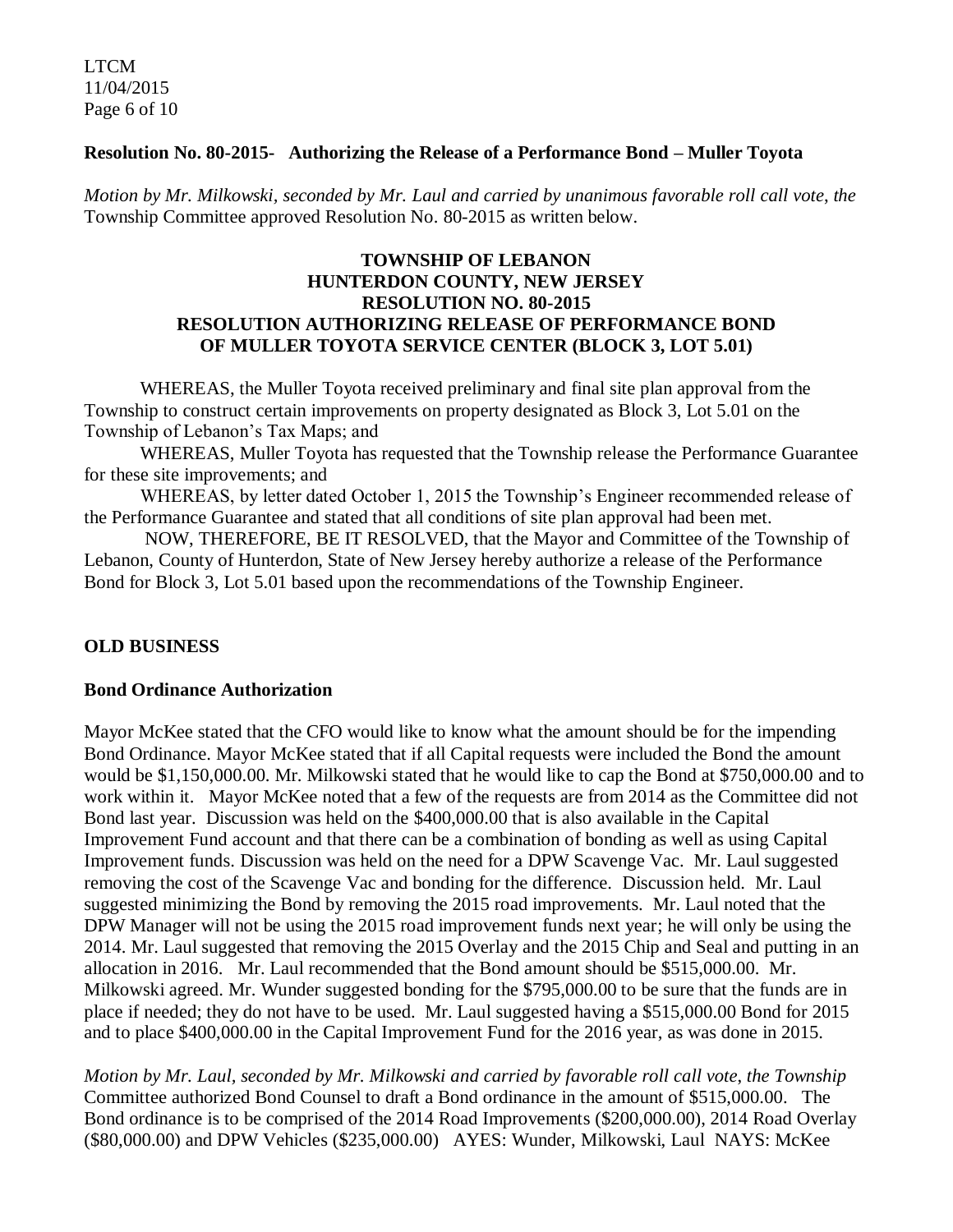LTCM 11/04/2015 Page 7 of 10

## **Mayoral Appointment – Chief of Police Appointment Committee**

Mayor McKee stated that due to the Police Chief's approaching retirement there is a need for a Chief of Police Appointment Committee to meet with the candidates who are vying for the Police Chief positions. Mayor McKee appointed Mr. Milkowski to work with him during the process. The subcommittee will interview all candidates and narrow the number down to three individuals. The Township Committee will then conduct the final interviews for the selection of the Police Chief. Interviews will begin shortly.

#### **Blue Acres Demolition**

Mr. Laul asked Attorney Cushing if there is an update on the demolition of the house at 139 Raritan River Road. Attorney Cushing stated that there has been a notice provided to the contractor by the Township Engineer stating that they must perform. If not, the Engineer will explore the second Blue Acres bidder.

### **NEW BUSINESS**

There is no new business to discuss.

### **PRESENTATION OF VOUCHERS**

Committee Members provided a description of vouchers exceeding \$1000.00.

*Motion by Mr. Wunder, seconded by Mr. Laul and carried by unanimous favorable roll call vote, the* Township Committee approved the November 4, 2015 bill list in the total amount of \$122,625.51.

#### **CORRESPONDENCE**

- a. Recycling Coordinator JoAnn Fascenelli Free Computer/Electronics and Scrap Metal Event
- b. Lebanon Historians June 4, 2015 Meeting Minutes

#### **PUBLIC COMMENTS**

*Motion by Mr. Wunder, seconded by Mr. Laul and carried by unanimous favorable roll call vote, the* Township Committee opened the public comment portion of the meeting at 7:43 p.m.

Ms. Laurie Hoffman asked if the bond is going to affect the 2% Cap. Mayor McKee stated that debt service is outside of the Cap so the bond will not have an effect on the 2%.

Ms. Hoffman stated that she thought that the Township was not going to Chip and Seal the roads. Mayor McKee stated that the DPW Manager looked into a micropaving process; however, he was not comfortable with it so decided to stay with what he is familiar with. Ms. Hoffman stated that she does not agree with the Committee in putting off road work because the roads are in bad shape.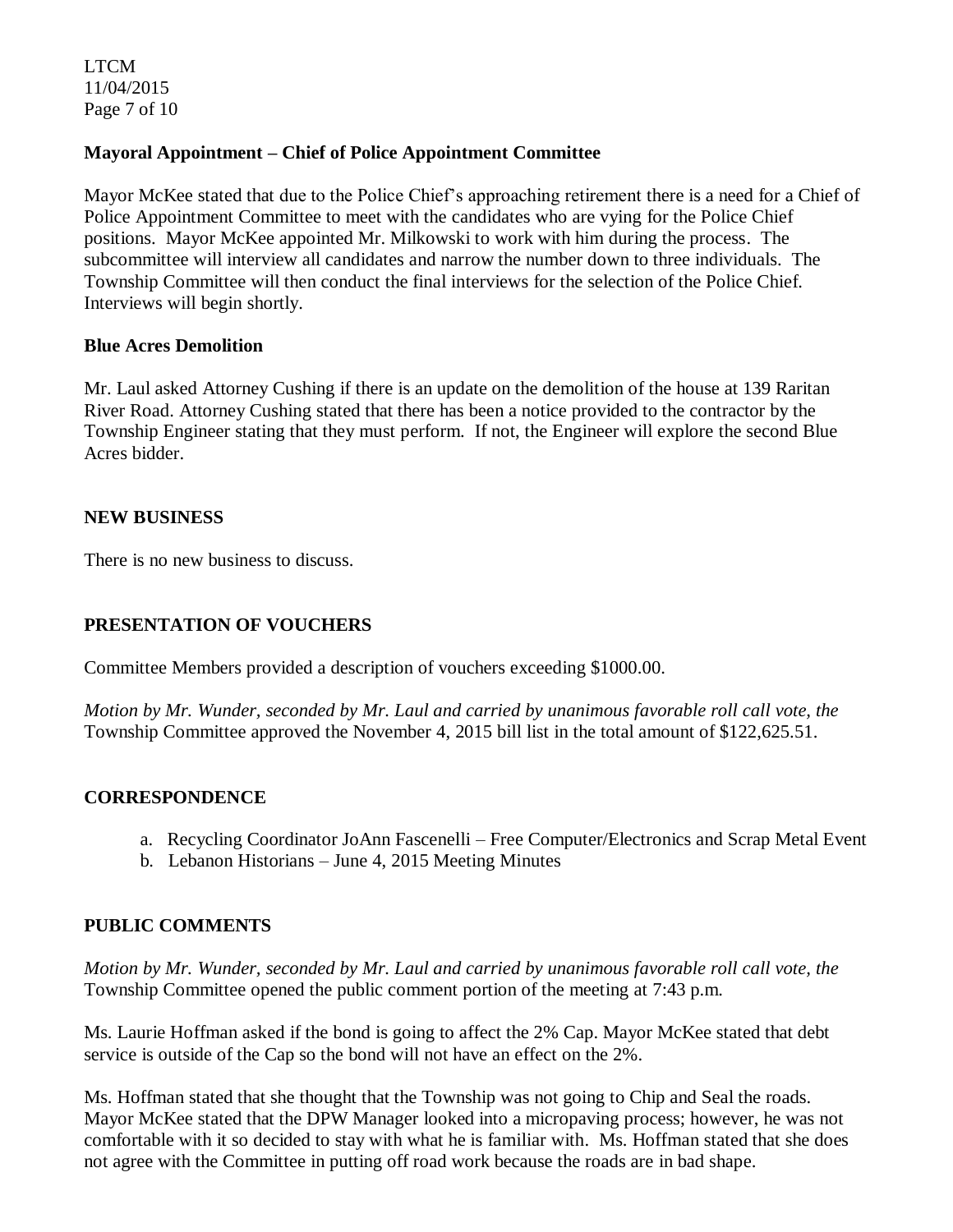LTCM 11/04/2015 Page 8 of 10

Ms. Hoffman questioned if the Committee knows what vehicles they will need in the future. Mr. Wunder stated that there is a schedule for the vehicles; however, things do happen such as accidents.

Ms. Hoffman asked for an update on COAH. Attorney Cushing provided an update.

Ms. Hoffman asked if the A  $\&$  P going out of business will affect the Township. The closing should not affect the Township because the owner will still be responsible to pay taxes.

Ms. Hoffman asked if the interviews for the Police Chief will be held in public. Attorney Cushing stated that the interviews are commonly held in executive session. This is to avoid embarrassment for the applicant as well as being able to ask probing questions which may cause an awkward situation for the candidate. Opening Public meeting interviews may also lead to controversy amongst the candidates. Ms. Hoffman asked if Chief Mattson will be staying on to work with the new Chief. Mayor McKee stated that the Committee is hopeful that Chief Mattson will be here for a short period of time to make for a smooth transition.

*Motion by Mr. Wunder, seconded by Mr. Laul and carried by unanimous favorable roll call vote, the* Township Committee closed the public comment portion of the meeting at 8:00 p.m.

# **Resolution No. 81-2015 –Executive Session**

*Motion by Mr. Milkowski, seconded by Mr. Wunder and carried by unanimous favorable roll call vote,* the Township Committee approved Resolution No.81-2015 and convened in executive session at 8:01 p.m. It is not anticipated that action will be taken at the reconvening of the Public Meeting.

## **TOWNSHIP OF LEBANON COUNTY OF HUNTERDON STATE OF NEW JERSEY RESOLUTION NO. 81-2015 RESOLUTION AUTHORIZING EXECUTIVE SESSION**

WHEREAS, the Open Public Meetings Act; *N.J.S.A.* 10:4-6 *et seq*., declares it to be the public policy of the State to insure the right of citizens to have adequate advance notice of and the right to attend meetings of public bodies at which business affecting the public is discussed or acted upon; and WHEREAS, the Open Public Meetings Act also recognizes exceptions to the right of the public to attend portions of such meetings; and

WHEREAS, the Mayor and Committee find it necessary to conduct an executive session closed to the public as permitted by the *N.J.S.A*. 40:4-12; and

WHEREAS, the Mayor and Committee will reconvene in public session at the conclusion of the executive session;

 NOW, THEREFORE, BE IT RESOLVED by the Mayor and Committee of the Township of Lebanon, County of Hunterdon, State of New Jersey that they will conduct an executive session to discuss the following topic(s) as permitted by *N.J.S.A*. 40:4-12:

A matter which Federal Law, State Statute or Rule of Court requires be kept confidential or excluded from discussion in public (Provision relied upon:

\_\_\_\_\_\_\_\_\_\_\_\_\_\_\_\_\_\_\_\_\_\_\_\_\_\_\_\_\_\_\_\_\_\_\_\_\_\_\_\_\_\_\_\_\_\_\_\_\_\_\_\_\_);

\_\_\_\_\_\_A matter where the release of information would impair a right to receive funds from the federal government;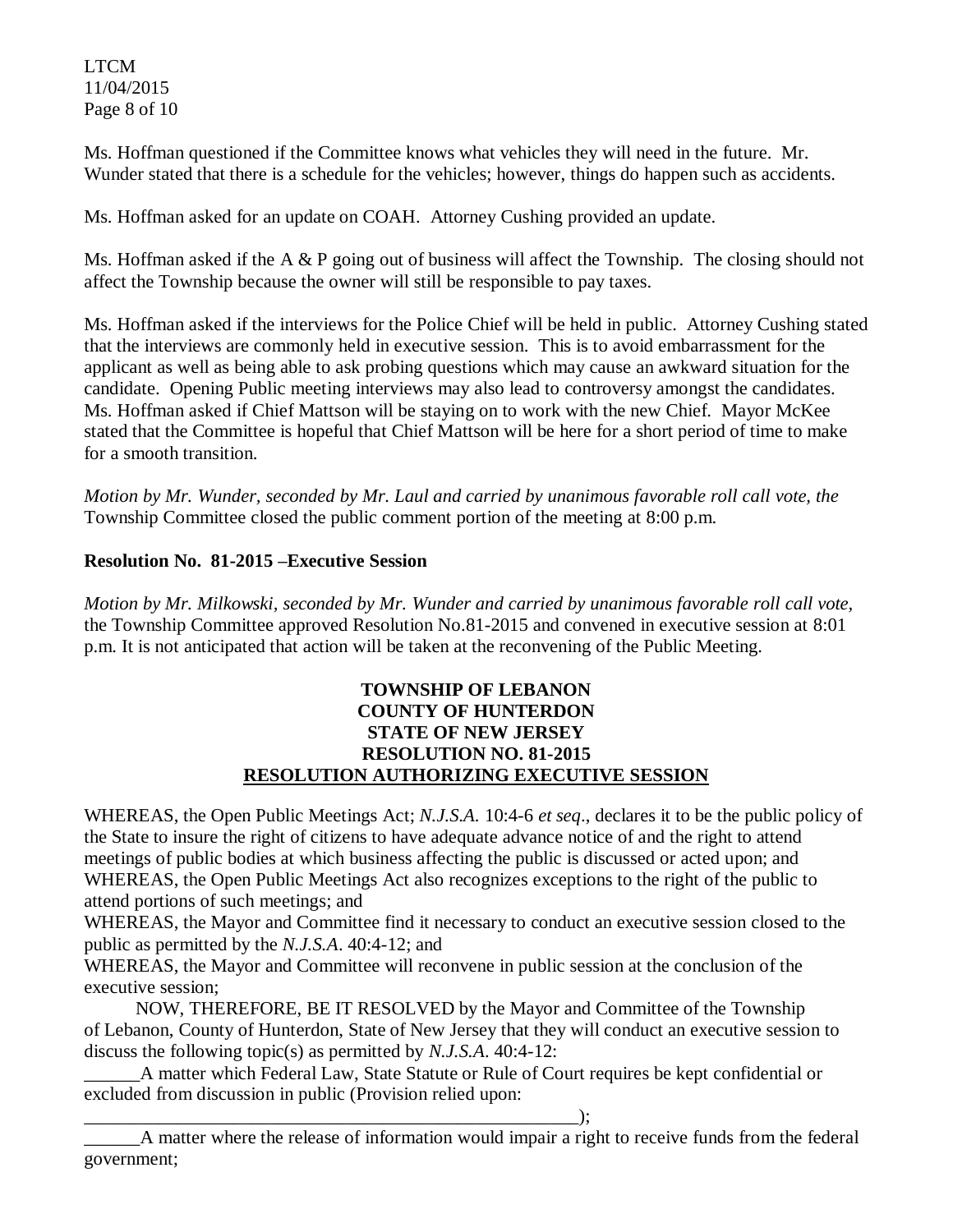### LTCM 11/04/2015 Page 9 of 10

\_\_\_\_\_\_A matter whose disclosure would constitute an unwarranted invasion of individual privacy;

\_\_\_\_\_\_A collective bargaining agreement, or the terms and conditions thereof (Specify contract: \_\_\_\_\_

\_\_\_\_\_\_A matter involving the purpose, lease or acquisition of real property with public funds, the setting of bank rates or investment of public funds where it could adversely affect the public interest if discussion of such matters were disclosed; Real Estate Acquisitions

Tactics and techniques utilized in protecting the safety and property of the public provided that their disclosure could impair such protection;

\_\_\_\_\_\_Investigations of violations or possible violations of the law;

 $\qquad \qquad$ 

Pending or anticipated litigation or contract negotiation in which the public body is or may become a party; (The general nature of the litigation or contract negotiations is: Affordable Housing.

\_\_\_Professional Service Contracts\_\_\_\_\_\_. The public disclosure of such information at this time would have a potentially negative impact on the municipality's position in the litigation or negotiation; therefore this

information will be withheld until such time as the matter is concluded or the potential for negative impact no longer exists.)

\_\_\_ Matters falling within the attorney-client privilege, to the extent that confidentiality is required in order for the attorney to exercise his or her ethical duties as a lawyer; (The general nature of the matter is:

OR \_\_\_\_\_\_\_\_ the public disclosure of such information at this time would have a potentially negative impact on the municipality's position with respect to the matter being discussed; therefore this information will be withheld until such time as the matter is concluded or the potential for negative impact no longer exists.*)*;

X Matters involving the employment, appointment, termination of employment, terms and conditions of employment, evaluation of the performance, promotion or disciplining of any specific prospective or current public officer or employee of the public body, where all individual employees or appointees whose rights could be adversely affected have not requested in writing that the matter(s) be discussed at a public meeting; (The employee(s) and/or general nature of discussion is: Union Contract the public disclosure of such information at this time would violate the employee(s) privacy rights; therefore this information will be withheld until such time as the matter is concluded or the threat to privacy rights no longer exists.;

Deliberation occurring after a public hearing that may result in the imposition of a specific civil penalty or loss of a license or permit;

BE IT FURTHER RESOLVED that the Mayor and Committee hereby declare that their discussion of the subject(s) identified above may be made public at a time when the Township

Attorney advises them that the disclosure of the discussion will not detrimentally affect any right, interest or duty of the Township or any other entity with respect to said discussion.

BE IT FURTHER RESOLVED that the Mayor and Committee, for the reasons set forth above, hereby declare that the public is excluded from the portion of the meeting during which the above discussion

Public Meeting as reconvened at 8:27 p.m.

# **ADJOURNMENT**

Having no further business to come before the Committee a motion was made by Mr. Milkowski seconded by Mr. Laul and carried by unanimous favorable roll call vote to adjourn the meeting at 8:28 p.m.